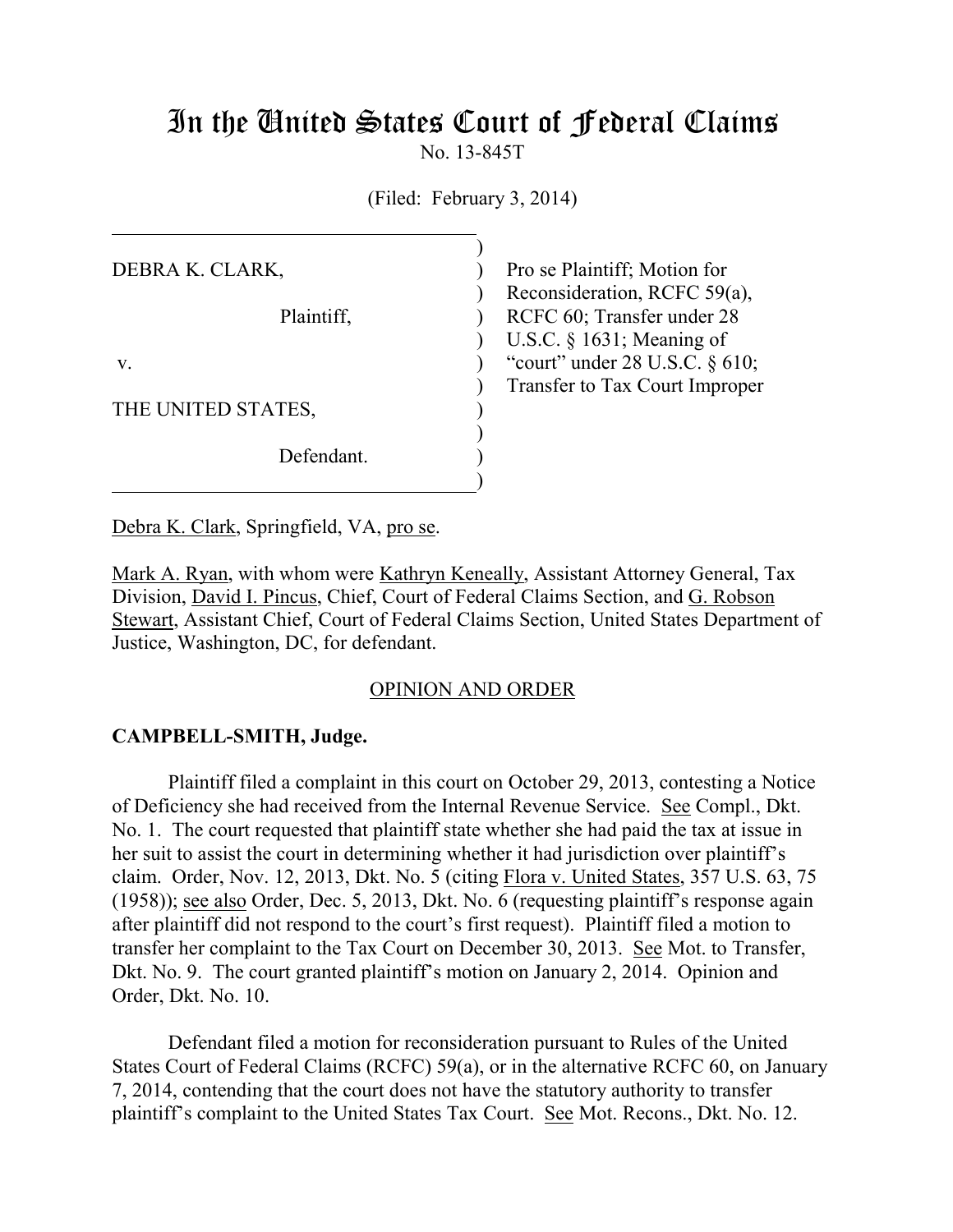The court requested plaintiff's response to the motion by January 23, 2014. See Order, Jan. 8, 2014, Dkt. No. 13. Plaintiff has not responded to the court's request for her response to the motion. For the reasons explained below, the court grants defendant's motion for reconsideration, rescinds the direction to transfer the case, denies plaintiff's motion to transfer, and dismisses plaintiff's complaint without prejudice.

# I. Applicable Legal Standards

RCFC 59(a) provides that "[t]he court may, on motion, grant  $\ldots$  a motion for reconsideration . . . upon the showing of satisfactory evidence, cumulative or otherwise, that any fraud, wrong, or injustice has been done to the United States." RCFC 59(a)(1)(C). RCFC 60 describes forms of relief from a judgment or order: "The court may correct a . . . mistake arising from oversight or omission whenever one is found in a judgment, order, or other part of the record. . . . On motion and just terms, the court may relieve a party . . . from a final judgment, order, or proceeding for the following reasons: . . . mistake, inadvertence, surprise, or excusable neglect; . . . or . . . any other reason that justifies relief." RCFC 60(a)–(b).

A motion for reconsideration must be supported "by a showing of exceptional circumstances justifying relief, based on a manifest error of law or mistake of fact." Cohen v. United States, 98 Fed. Cl. 156, 160 (2011) (citations omitted). To prevail, the movant must show an intervening change in controlling law; evidence not previously available has become available; or the motion is necessary to prevent manifest injustice. Prati v. United States, 82 Fed. Cl. 373, 376 (2008).

The Transfer Statute states:

Whenever a civil action is filed in a court as defined in section 610 of this title . . . and that court finds that there is a want of jurisdiction, the court shall, if it is in the interest of justice, transfer such action or appeal to any other such court in which the action or appeal could have been brought at the time it was filed or noticed, and the action or appeal shall proceed as if it had been filed in or noticed for the court to which it is transferred on the date upon which it was actually filed in or noticed for the court from which it is transferred.

28 U.S.C. § 1631 (emphasis added). Section 610, referenced in § 1631, defines courts as follows:

As used in this chapter the word "courts" includes the courts of appeals and district courts of the United States, the United States District Court for the District of the Canal Zone, the District Court of Guam, the District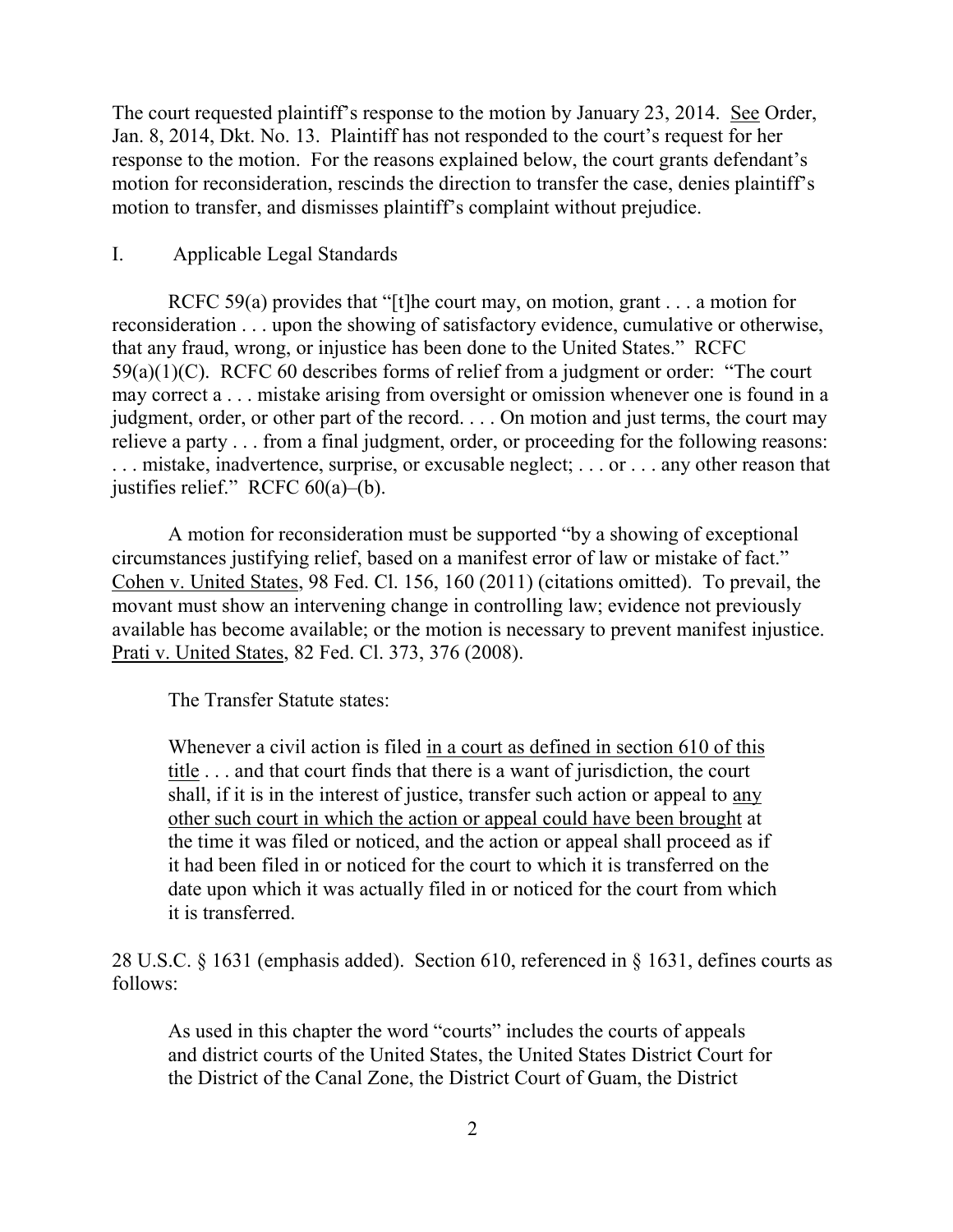Court of the Virgin Islands, the United States Court of Federal Claims, and the Court of International Trade.

28 U.S.C. § 610. The United States Tax Court is absent from this enumerated list.

### II. Discussion

The courts that may transfer a case under  $\S$  1631 are those listed in  $\S$  610. Only the federal district courts of the United States and certain territories, the Court of Federal Claims, and the Court of International Trade can transfer a case upon a finding that jurisdiction is lacking according to the plain language of the statute.

The courts to which those courts may transfer—"any other such court in which the action . . . could have been brought"—are not so clearly defined by the plain language of the statute. "[A]ny other such court" is not expressly limited by the enumerated list found in § 610 as is the reference to the transferring courts.

The Court of Appeals for the Federal Circuit has not spoken directly on the question of whether the Tax Court is an acceptable transferee court under the Transfer Statute. However, in an analogous circumstance, the appeals court has construed narrowly the phrase "any other such court in which the action or appeal could have been brought." This narrow construction strongly suggests that the transfer of cases to courts not enumerated in § 610 is not permissible.

In Schafer v. Department of the Interior, the court determined that it lacked jurisdiction and considered whether it should transfer the case to the Federal Labor Relations Authority. 88 F.3d 981, 987 (Fed. Cir. 1996). The court ruled that it could not transfer to the FLRA under § 1631 because the language of the statute permitted transfer only to "courts." Id. The court went on to explain that administrative bodies such as the FLRA are not included within the definition of courts under § 610. Id.

While the Tax Court is not an administrative body like the FLRA, it is nevertheless absent from the enumerated list of courts found in § 610. The appeals court implied in its ruling that any entity, court or administrative tribunal, not found in § 610 would be an impermissible recipient of a transferred case. Language from an unpublished appeals court opinion further supports such a conclusion. See Felder v. Shinseki, 401 Fed. Appx. 551, 2010 WL 4745644 (Fed. Cir. 2010) ("[W]e cannot transfer this appeal to the Court of Appeals for Veterans Claims pursuant to 28 U.S.C. § 1631 because it is not a court as defined by 28 U.S.C.  $\S 610...$ ").

Moreover, other judges of this court have ruled specifically that the Tax Court is not a permissible destination for a transferred case under the Transfer Statute. See, e.g.,